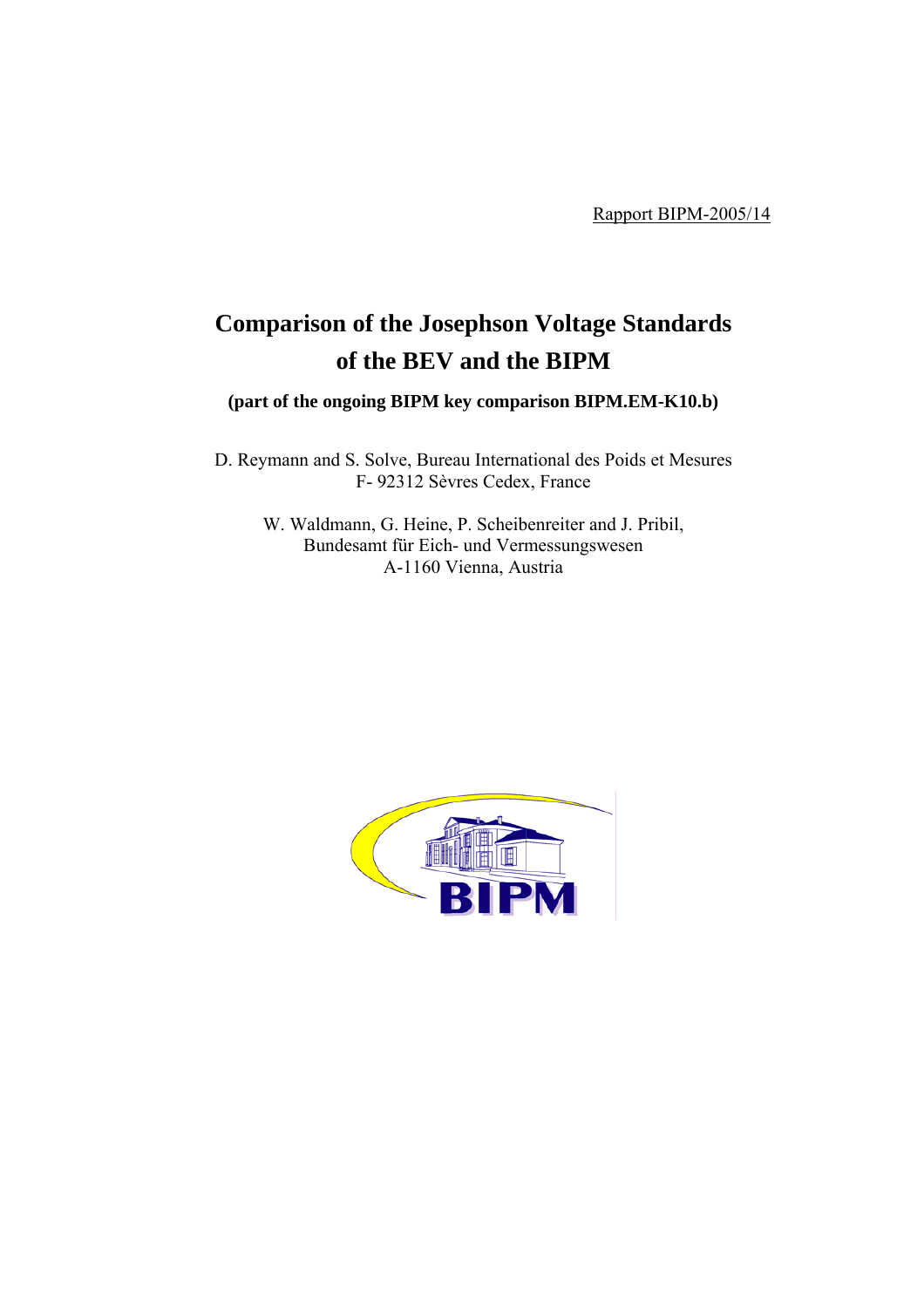## **Comparison of the Josephson Voltage Standards of the BEV and the BIPM**

#### **(part of the ongoing BIPM key comparison BIPM.EM-K10.b)**

D. Reymann and S. Solve, Bureau International des Poids et Mesures F- 92312 Sèvres Cedex, France

W. Waldmann, G. Heine, P. Scheibenreiter and J. Pribil, Bundesamt für Eich- und Vermessungswesen A-1160 Vienna, Austria

Abstract. A comparison of the 10 V Josephson array voltage standard of the Bureau International des Poids et Mesures (BIPM) was made with that of the Bundesamt für Eich- und Vermessungswesen (BEV), Vienna, Austria, in November 2005. The results are in excellent agreement and the overall uncertainty is about 3.5 parts in  $10^{10}$ .

#### **1. Introduction**

In 2004, the BIPM sent a questionnaire to the national laboratories to propose, among different options, a new type of comparison, where a stable reference voltage produced across the BIPM Josephson array is measured using the laboratories' Josephson array voltage standards (JAVS). This would allow direct comparison using the routine measurement technique used for calibrations in the laboratories, requiring only the BIPM array, but not both arrays, to maintain a perfectly stable output throughout the measurements. This article describes the comparison of the BIPM 10 V standard with that of the Bundesamt für Eich- und Vermessungswesen (BEV) that was carried out at the BEV in November 2005.

## **2. Comparison equipment**

## *2.1 The BIPM JAVS*

The part of the BIPM JAVS used in this comparison comprises the cryoprobe with a Hypres 10V SIS array, the microwave equipment and the bias source for the array. The Gunn diode frequency is stabilised using an EIP 578 counter and an ETL/Advantest stabilizer. To visualize the array characteristic, while keeping the array floating from the ground, an optical isolation amplifier is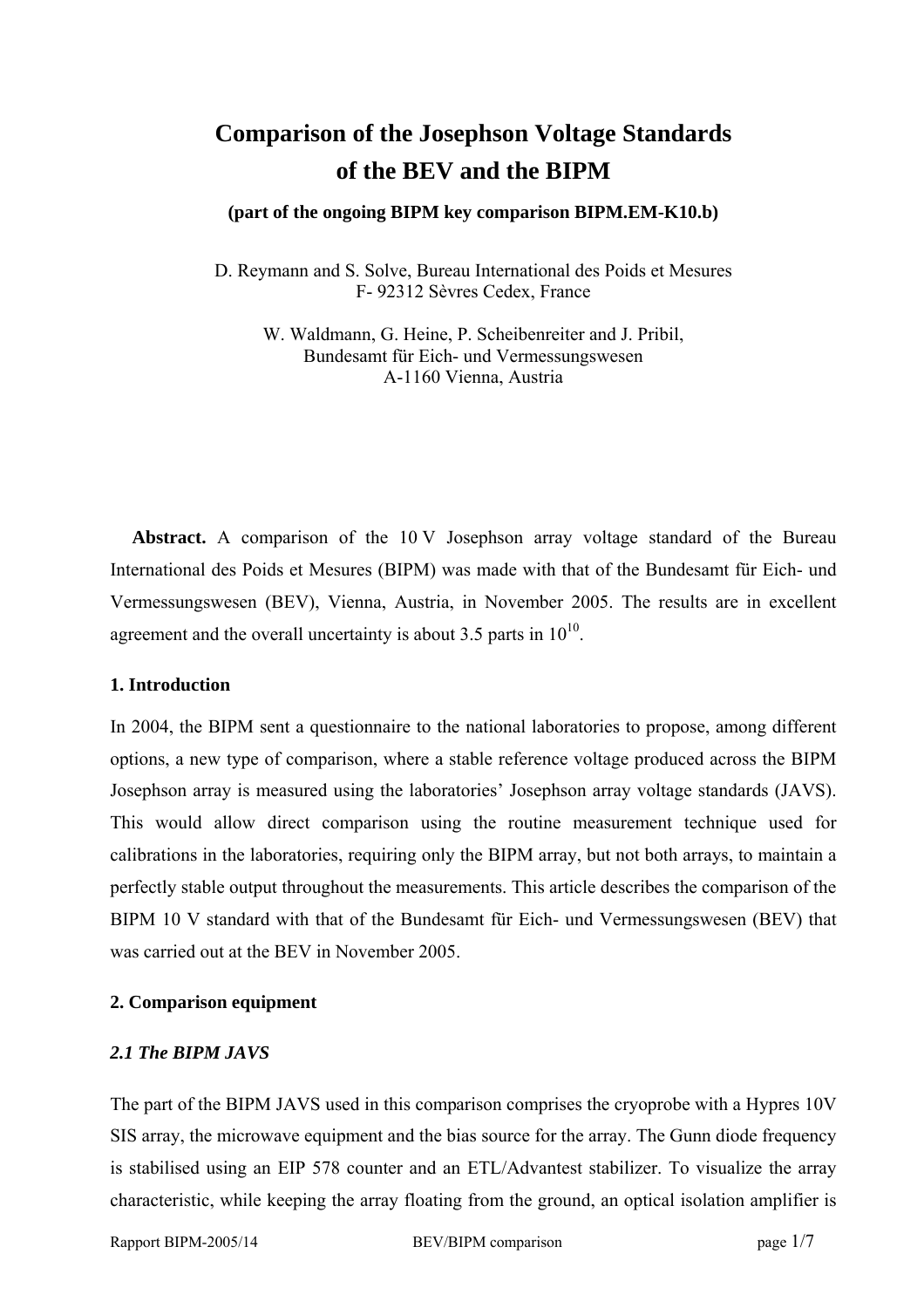placed between the array and the oscilloscope; during the measurements the array is disconnected from this instrument. To verify the step stability, a HP 34401 A digital voltmeter (DVM) is used to measure the voltage between the array voltage leads. The series resistance of the measurement leads is 4  $\Omega$  and the value of the thermal electromotive forces (EMFs) is less than 50 nV. The leakage resistance between the measurement leads is larger than  $10^{11} \Omega$ .

## *2.2 The BEV JAVS*

The BEV JAVS is routinely used to calibrate Zener diode based standards. The BEV's working standards and some customer standards are directly measured against the JAVS, thereby significantly reducing the traceability chain. The array and the bias source were produced by the PTB and have been in service since 1997. Step biasing, array monitoring and the connection of the Zener under test are manually operated. The array is connected to ground via the bias source. At the BEV a measuring program based on Testpoint was developed which allows all the results from the measurement instruments to be read automatically, especially the frequency from the EIP counter and the voltage from the detector, a Keithley 2182 instrument. In particular it should be mentioned that any instability of the microwave frequency is therefore included in this calculation and in the Type A uncertainty. The GPIB interface for reading the measurement instruments is optically isolated from the computer; also the 10 MHz reference signal for the EIP counter is electrically isolated from the signal which is connected to the BEV caesium clock.

- Type of array: 10 V SIS, produced by the PTB s/n M10-9/2;
- Detector: Keithley 2182, scale used 10 mV;
- Bias source: PTB 11/95, produced by the PTB;
- Array: connected to bias source during measurements;
- Software used: JAVSMES 20051111.TST, BEV-produced measurement program based on Testpoint, modified on 11 November 2005;
- Frequency source stabilizer: counter EIP 578B, locking device produced by the PTB, stability better than 5 Hz;
- Measurement reversing switch: manual switch, produced by the PTB;
- Thermal EMFs approximately 600 nV;
- Impedance of measurement leads approximately 5.5  $\Omega$ ;
- Leakage resistance approximately  $1.25 \times 10^{10} \Omega$ .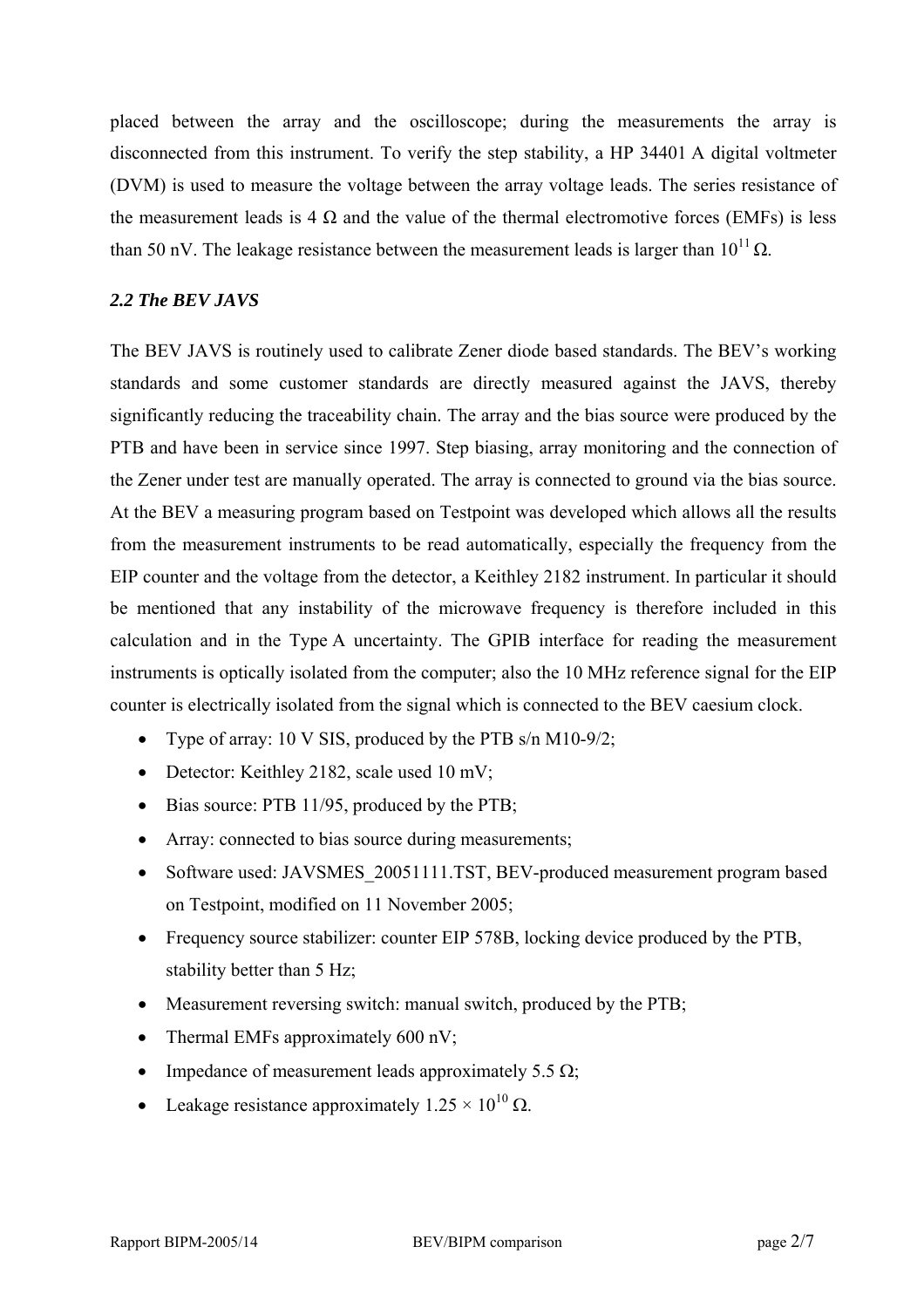## **3. Comparison procedures**

Preliminary and test measurements carried out on 10 and 15 November 2005 are described in Appendix A. Only those carried out on November 11 and 14 are taken into consideration for the comparison.

During the measurements, the BIPM array was disconnected from its bias source. The two arrays were connected in series opposition via the BEV's reversing switch and a BIPM low thermal EMF-reversing switch. In this new procedure (option "B"), the BEV's JAVS is used to measure the BIPM array voltage as if it were a Zener voltage standard. In fact, in BEV Zener measurements, the polarity of the output voltage is reversed using the switch whereas in the main part of the Josephson comparison, only the bias of the array was reversed and no switch reversal was made. The "low" of the BEV detector was connected to ground via the bias source.

## **4. Description of the measurements**

The following is a brief description of the procedure used by the BEV software to obtain a single measurement of the voltage of the BIPM array. One set of 25 readings of the voltage difference between the two arrays were carried out, in the positive polarity of the bias of the two arrays. Then two sets of 25 such readings were carried out, in the negative polarity and again one set of 25 readings in the positive polarity. The complete measurement took about five minutes. The result is the mean of the positive measurements and of the negative measurements.

The readings were corrected by the software to take into account the value of the DVM gain. This value was measured by biasing the BEV array on different steps and measuring the JAVS voltage directly connected to the DVM.

Individual data for the difference between the value measured by the BEV and the theoretical value of the BIPM array voltage are plotted in Fig. 1, together with their Type A uncertainties.

## **5. Uncertainties and results**

The sources of Type B uncertainty (Table 1) are the absolute value of the frequency measured by the EIP counter, and the measurement leakage resistance, detector gain and linearity. The effect of the uncertainty of the frequency and the leakage resistance of the measurement circuit are the main sources of Type B uncertainty, most of the effects of non linearity and frequency stability being already contained in the Type A uncertainty. As both array polarities were reversed during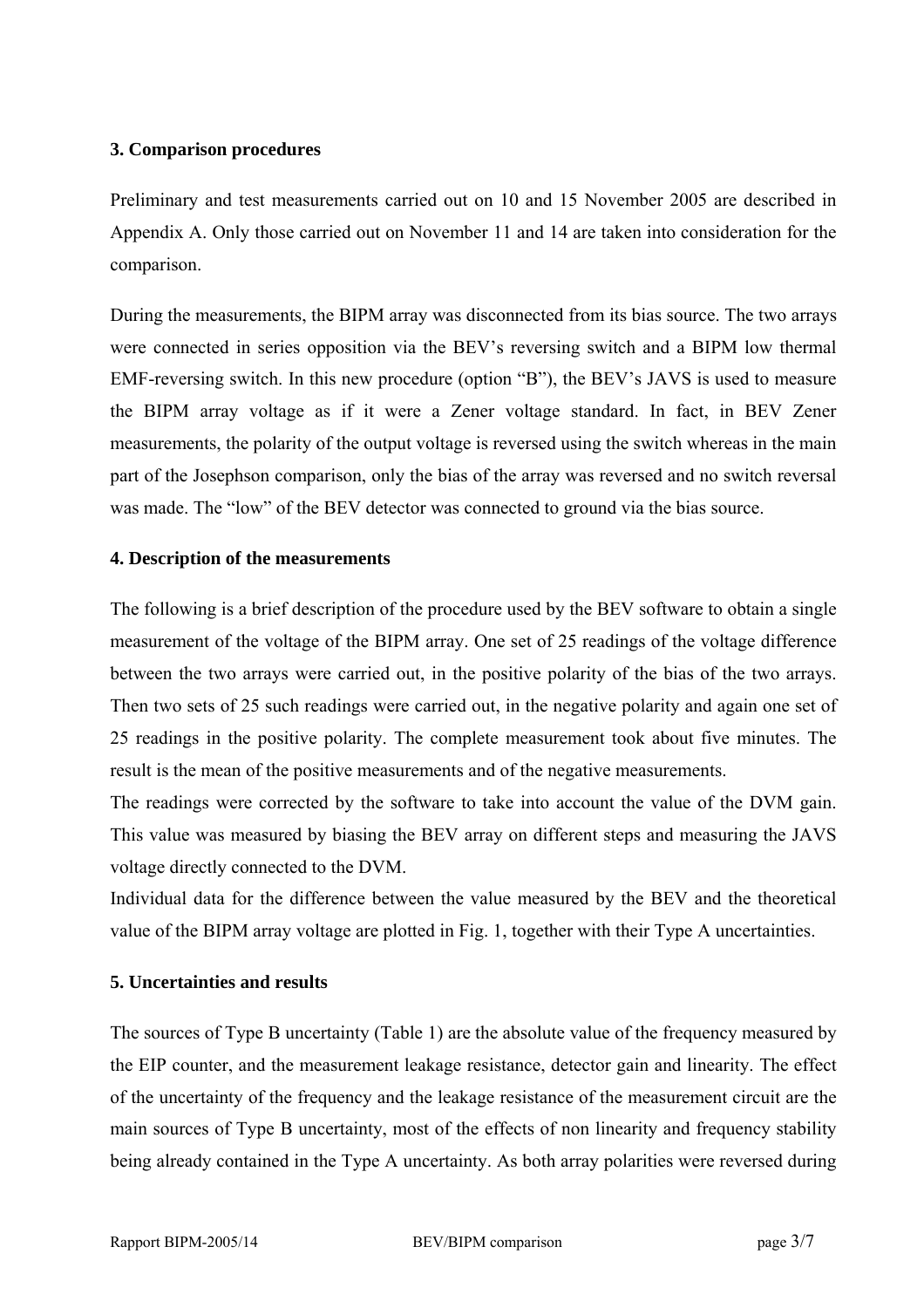the measurements, the effect of the residual thermal EMFs is already contained in the Type A uncertainty of the measurements. (The standard Type A uncertainty was 1.7 nV)



Fig. 1. Difference between the measured values and the theoretical value of the BIPM array voltage. Vertical bars are the 1*σ* Type A uncertainties of each measurement. The dotted lines are for the mean and the  $1\sigma$  Type A uncertainties of a single measurement.

**Table 1.** Estimated Type B standard uncertainty components.

|                    |      | Uncertainty/nV |            |
|--------------------|------|----------------|------------|
|                    | Type | <b>BIPM</b>    | <b>BEV</b> |
| Frequency          | B    | 0.2            | 1.3        |
| Leakage resistance | B    | 0.4            | 2.6        |
| Detector $(*)$     | B    |                | 0.6        |
| Total (RSS)        | B    | 0.4            | 3.0        |

(\*) As the BEV array was biased on different steps and as the detector gain was taken into account, a large part of the detector uncertainty is already contained in the Type A uncertainty of the measurements.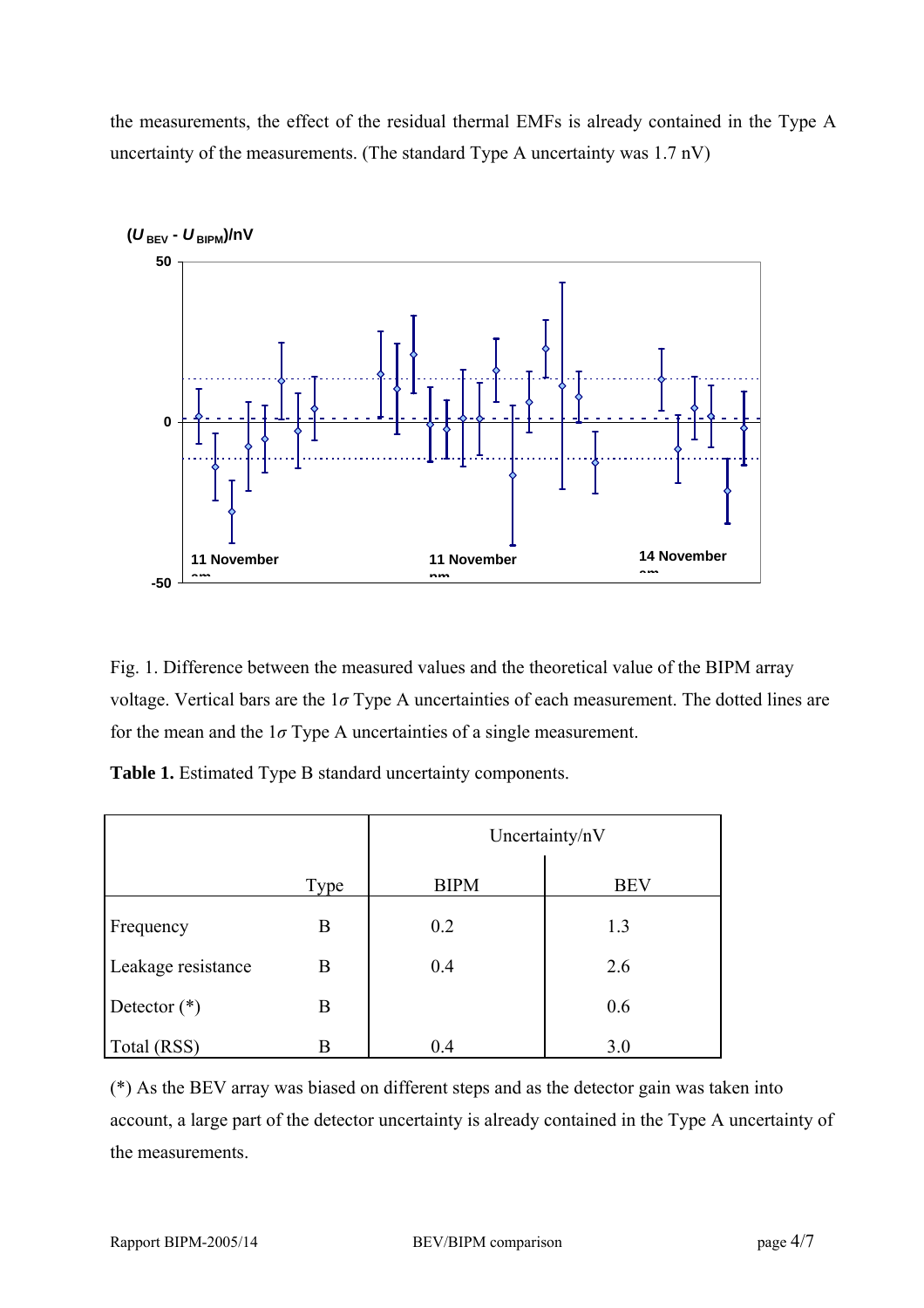The result is expressed as the relative difference between the values that would be attributed to the 10 V Josephson array standard by the BEV ( $U_{\text{BEV}}$ ) and its theoretical value ( $U_{\text{BIPM}}$ ).

 $(U_{\text{BEV}} - U_{\text{BIPM}}) / U_{\text{BIPM}} = 1.1 \times 10^{-10}$  $u_c$  /  $U_{\text{RIPM}}$  = 3.5  $\times$  10<sup>-10</sup> where  $u_c$  is the combined standard uncertainty.

## **6. Discussion and conclusion**

This comparison is the fifth of a new series where the host laboratory uses its own Josephson equipment to measure the voltage of the BIPM array, considered as the "transfer" instrument. The main feature of this new measurement technique is that it requires only the BIPM array, but not both arrays, to maintain a perfectly stable and reproducible 10 V output throughout the measurements.

The BIPM equipment was installed and preliminary measurements were performed on the day after arrival; during the first two days, adjustments were made to various parts of the BEV measurement set-up. The comparison itself was then carried out with these improved conditions.

The results of the comparison demonstrate the ability of BEV in 10 V measurements. This comparison allowed the laboratory to study various problems, and to improve the measurement conditions by applying DVM calibration corrections.

It should be pointed out that the BEV system as it was at the beginning of the comparison, was already suitable for Zener measurements; as the observed deviations were of only a few parts in 10<sup>9</sup>, the limiting parameters could not have been determined without a direct Josephson comparison.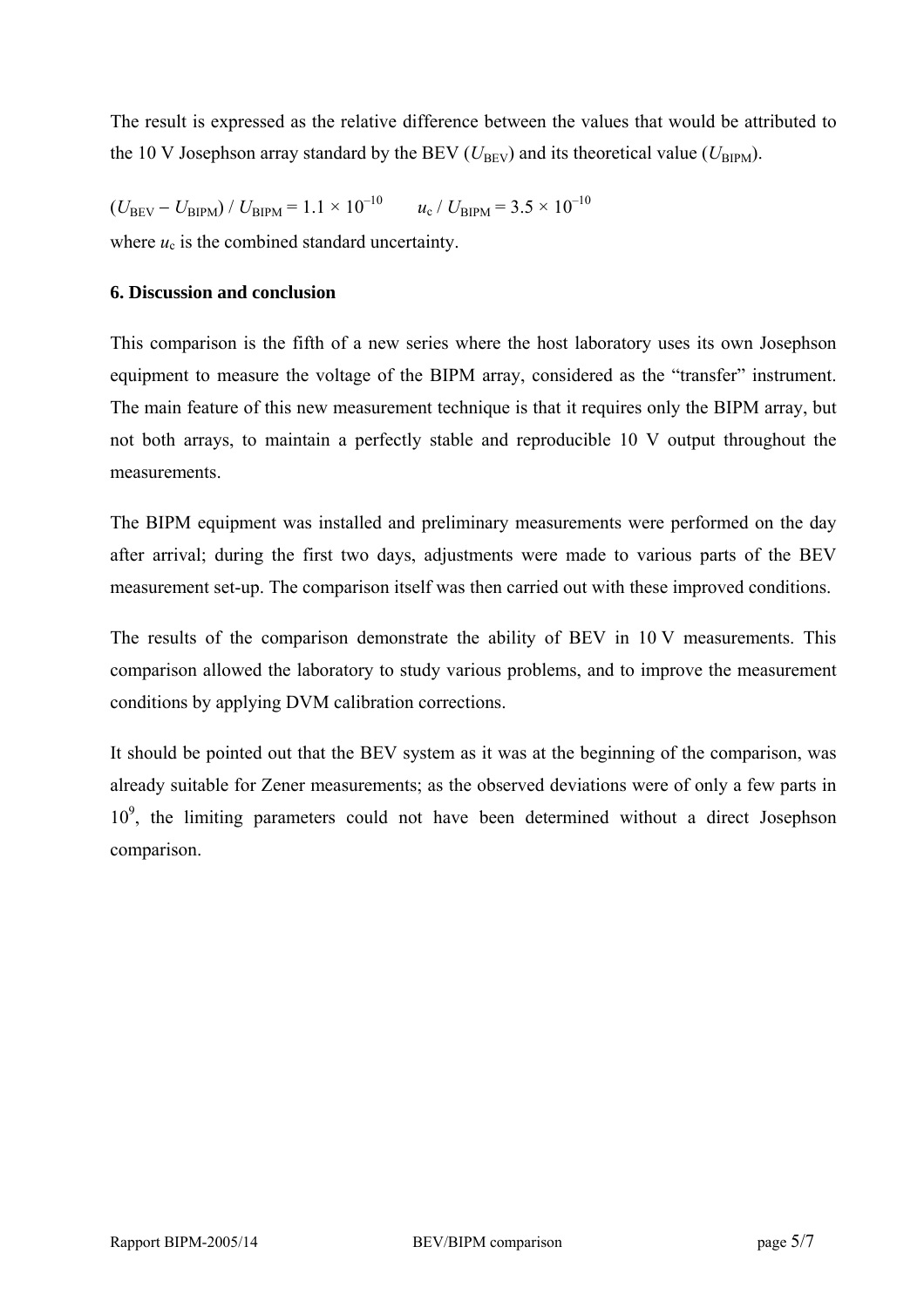## **Appendix A**

#### **Preliminary measurements**

The first measurement day at the BEV revealed various minor problems.

1 – After having assembled the BIPM equipment, it appeared that when both JAVS were connected together no steps could be observed on the BEV array, despite the fact that the BIPM array was floating from ground. To get rid of this problem, the only possibility was to remove the ground from the helium Dewar flask containing the BIPM array. At the BEV, as well as at the BIPM, the mains voltage is about 230 V between a "neutral" and a "phase". As the Austrian mains plugs are symmetric, few instruments had been connected in the wrong position. Nevertheless, even after having connected all instruments in the right position, it was not possible to connect the BIPM helium Dewar to ground.

2 – The dispersion of the results and the Type A uncertainty of the preliminary measurements were larger than expected. This was partly due to the fact that no correction was applied to take into account the detector calibration. The BEV software was then modified to apply the necessary correction.

3 – The number of data for a single determination of the voltage of a Zener in a single polarity was equal to 100, and about two minutes were necessary for this measurement. Hence, the duration of the four sets of measurements in a single series was much too long. Although such a large number of data may be necessary to integrate the noise when measuring a Zener, it was not so when measuring a Josephson array. For these two reasons, the number of data was reduced to 25. This had two advantages: it reduced the risk of a step jump of the BIPM array; and it made it possible to increase the number of measurements.